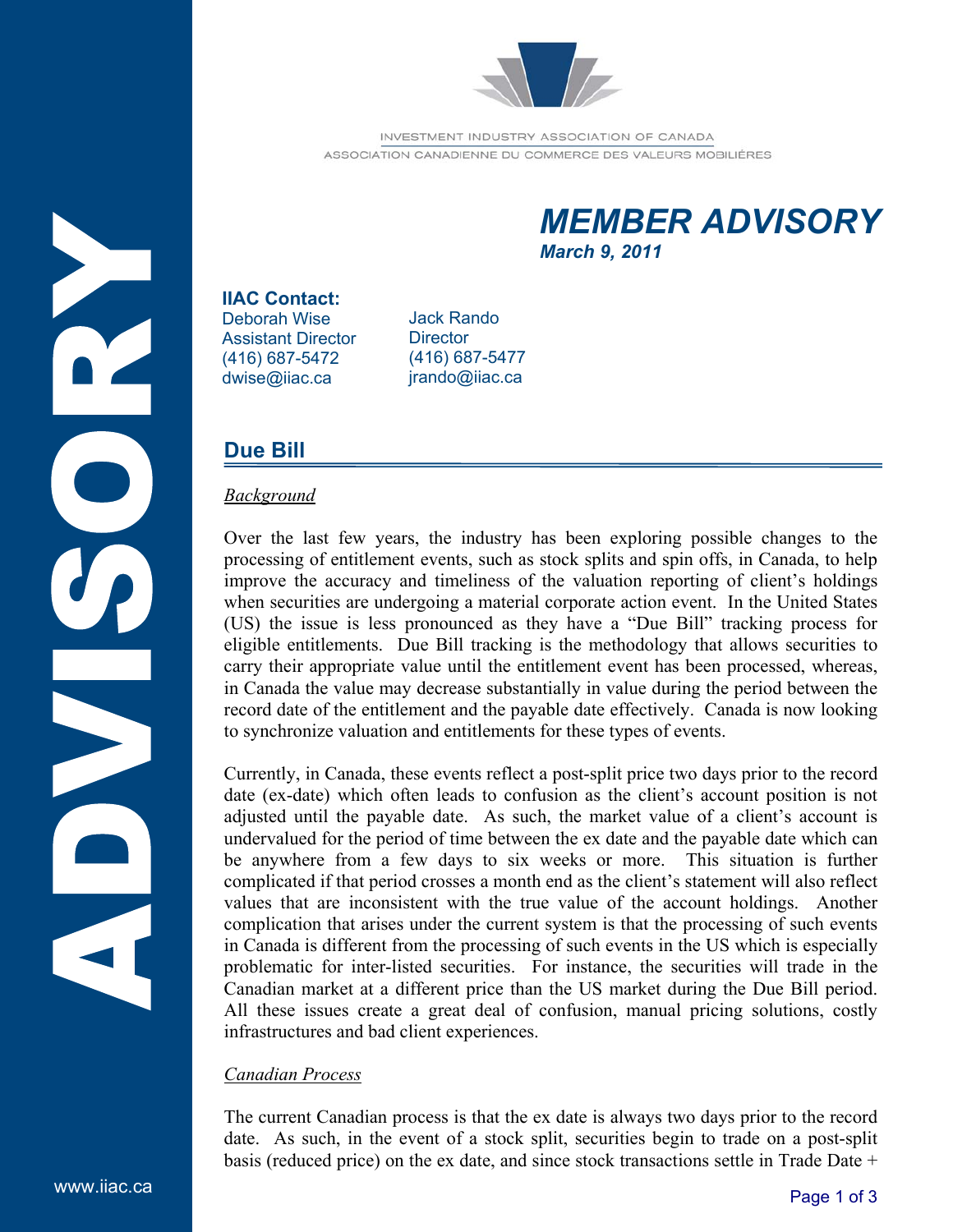three business days, purchases that occur on or after the ex date are settled without entitlement to additional shares. Valuation issues occur because the market price drops to the reduced price on the ex date, but entitlement for the additional split shares to eligible security holders is not made until the payable date, which can range from a few days to several weeks after the record date.

### *US Process*

The current US process is that the ex date is usually on the first business day after the payable date and the shares are paid out after the ex date in order to capture all trades done on the ex date. In addition, all share allocations from DTC are done two days after the ex date so that all Due Bill trades get pick up.

### *Current Industry Initiative*

IIROC's Financial Administrators Section (FAS) has endorsed and approved a Canadian Due Bill initiative that was initiated by its member firms. The IIAC has been working with representatives of the FAS Operations Committee and CDS – Clearing and Depository Services Inc. (CDS) towards implementing a Due Bill tracking system as a solution to the inefficiencies currently experienced in the industry.

The changes that will be implemented would allow for a standardized approach for the booking of an eligible entitlement event that is the same or substantially similar to the US practice for all Canadian listed securities, including those inter-listed on US exchanges.

There are a number of reasons that favoured choosing the US method of Due Bill processing including the following:

- a) Consistent and timely market value in client's account;
- b) Harmonize the treatment of such events;
- c) Due Bill entitlements will be processed correctly the first time and in a consistent manner as there will no longer be a need to track trades executed in the US marketplace for inter-listed trades;
- d) Shared development costs; and
- e) Reduced reliance on in-house pricing and valuation adjustments/processes to deal with existing timing differences.

Over the last several months, the IIAC and our Due Bill Working Group have been meeting with various vendors and stakeholders and, along with CDS, have targeted **November 2011** to implement the new system.

In January of 2011 CDS issued high level business requirements for Due Bill processing. IIAC member firms should begin looking at their systems and contact their